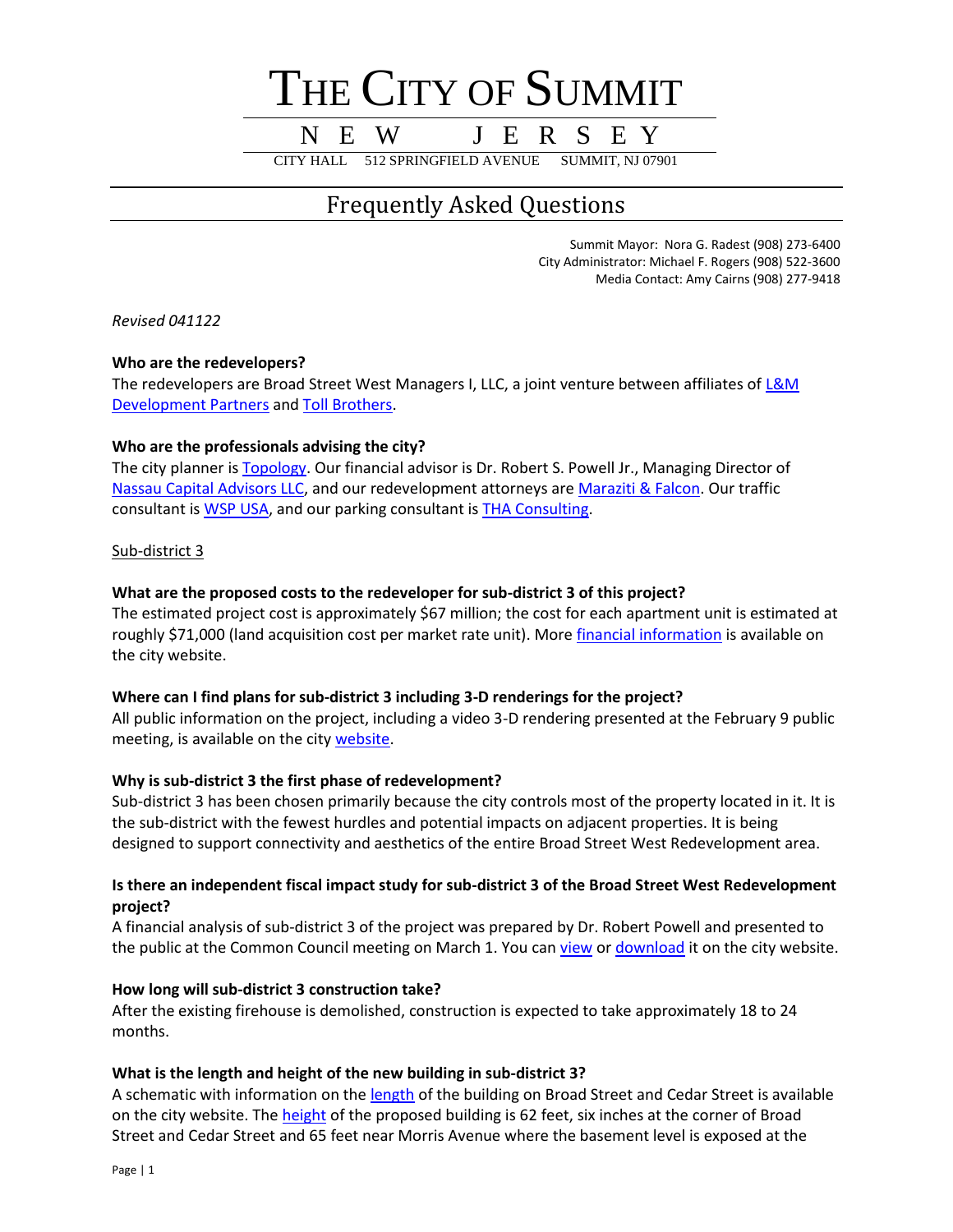

parking entrance. For comparison, the height of the YMCA building is 52 feet, and the Vito Gallo Senior Housing building is 50 feet tall.

#### **If the sub-district 3 project was scaled down, would the developer still benefit from the project? What other options were considered?**

Instead of selling the property outright to a developer, the city began this process to ensure that the community had input in what would be built here. The size of the lot is 1.5 acres. If workforce housing, amenities and retail businesses recruited based on community feedback and new public open spaces are included, a smaller building would be economically unfeasible. Those costs, typically not included in the developer's budget for the project, are included as part of the proposed PILOT (Payment In Lieu of Taxes) agreement.

#### **Has the city determined the impact on public schools of school children generated by a sub-district 3 apartment project?**

A [report](https://www.cityofsummit.org/DocumentCenter/View/7628/Impact-Report-140-Unit-Project-BSW-Subdist-3) was prepared by Robert Powell with projections using the most current and detailed demographic data for public school student multipliers.

Dr. Powell's analysis indicates that the project is likely to produce a total of 24 public school age children in kindergarten to grade 12 and allocated to grade levels as follows: 16 students in grades K to 5, four students in grades 6 to 8 and four students in grades 9 to 12.

#### **Will the residential units be rentals or condos?**

All 140 apartments will be rental units. There are 112 units that will rent at market rate, 21 affordable housing units, and seven workforce housing units. Please note only the number of affordable housing units is set. The number of market rate and workforce housing units may shift during construction.

#### **How are the number of affordable housing units calculated?**

Summit's Fair Share Housing settlement [agreement](https://www.cityofsummit.org/DocumentCenter/View/1555/Fair-Share-Housing-Center-Agreement-PDF?bidId=) and Land Development Ordinance dictates the number and composition of affordable housing units. Under state law, units cannot be designated for Summit residents.

#### Sub-district 3 PILOT Program

#### **What is the benefit of a PILOT in Summit, how does it work and how does a project qualify?**

Only areas that are designated as *in need of redevelopment* under State of New Jersey Local Housing and Redevelopment law are eligible for PILOTs. The Broad Street West Redevelopment Area qualifies under state criteria and was confirmed by the NJ State Department of Community Affairs. This is the first PILOT program between the city and a developer in Summit. A [presentation](https://www.cityofsummit.org/DocumentCenter/View/7571/BSW-PILOT-Presentation-030122) to the public at the March 1 Common Council meeting by Robert Powell identifies the financial benefits for the City of Summit in a PILOT agreement.

Under a PILOT program, the city receives 95% of the tax payment and the county receives 5%. In this proposed model and over the lifespan of a 30-year PILOT, \$18.5 million in net tax revenues would be realized. If the project was built with a standard tax application, only \$7.4 million in tax revenue would come to the city. This project would not be economically viable and would not be built without a PILOT.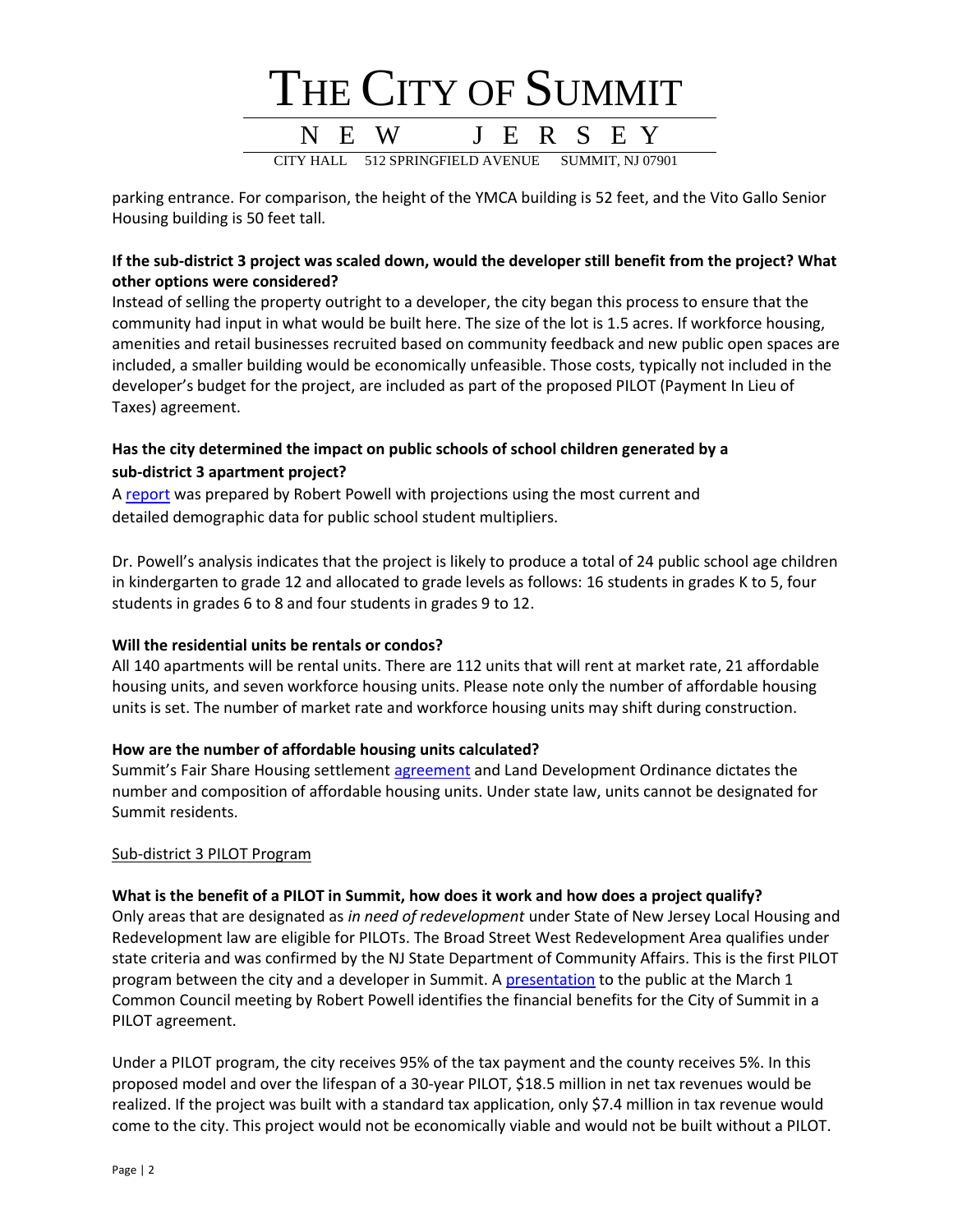

Under state law, there is no obligation for a share of PILOT tax revenue to go to the Board of Education. However, as PILOT payments are made on an annual basis by the redeveloper, the city has the flexibility to mitigate any unforeseen adverse impacts to the schools.

The PILOT is in effect once the City of Summit Construction Office issues a Certificate of Occupancy. The projected revenue calculations are based on a 95% occupancy rate.

#### **Who will own the proposed open spaces? How will they be maintained?**

Following the sale of city-owned property in sub-district 3, the redeveloper will own and maintain the open spaces. They will be required to sign an access agreement with the city to ensure outdoor spaces remain publicly accessible.

**What risks are involved in this project? What if this property is sold during the lifespan of the PILOT?** While this is a partnership, the greatest risk is to the redeveloper who has a responsibility to deliver on their obligations.

The primary risk to Summit is if the project goes into bankruptcy and the city does not receive PILOT payments. If the city was dealing with a smaller developer, there would be more concern about risk. L+M utilizes major financial institutions for capital. Toll Brothers is a publicly traded NYSE company. Both companies have weathered the 2008 recession and the COVID- 19 pandemic. It is the opinion of the city's financial advisor that Summit does not face significant financial risk.

The redeveloper is only allowed to sell the project once it is built. A transfer in ownership must be vetted by Common Council before it can take place. A new owner of the property would be bound by the same obligations that the city establishes for the redeveloper.

#### **What types of retail are being considered on the first floor of sub-district 3?**

Input from the community meetings is being used to generate first floor retail options. After review of public feedback, a fitness center is no longer being considered, while a brewery or pub is still an option.

#### **Are stores included in PILOT? If so, what is the breakdown of commercial versus residential?**

Yes, however, the proposed retail is small compared to the amount of residential housing. Ultimately, it will be dependent on cash flow. However, an example for the first stabilized year net residential income could be \$5.2 million and gross retail income could be \$290,000.

#### **At the end of PILOT lifespan, what happens?**

At the end of the PILOT, the property will be changed to a mixed use commercial and residential property class and be subject to the tax rate in that year like every other property in town.

#### **How will Union County's portion of property taxes be paid during the PILOT program?**

Currently, the county receives tax revenues for a portion of this property. Once the PILOT starts, the city will receive a payment every quarter consistent with the financial agreement. The city will submit 5% of that payment to the county as its appropriate tax percentage share of land taxes paid.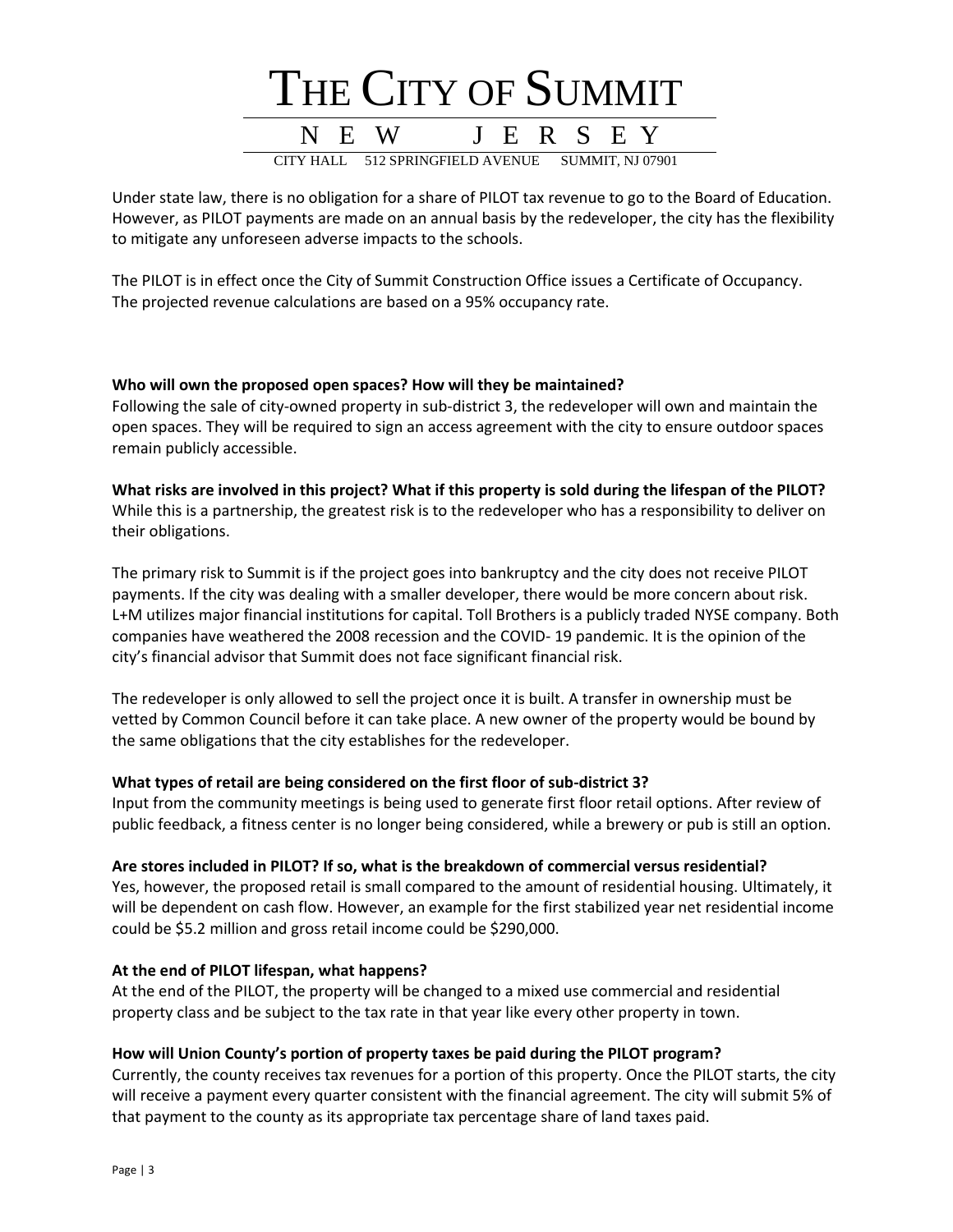

#### **If there is an occupancy problem, would there be a situation where developer renegotiates terms with city?**

Any request to renegotiate terms of the agreement would have to go through the same scrutiny, review, and ultimately Common Council approval as this PILOT.

#### Area parking, traffic and services

#### **Has an independent traffic study of the area been conducted?**

An independent traffic study was conducted for the Broad Street West Redevelopment project by Brian Stankus, Senior Traffic Manager at WSP USA who was hired by the City of Summit, and Matthew Seckler, Principal at Stonefield Engineering & Design, traffic consultant for the redeveloper. You may view or download the presentation on the city website.

#### **How many parking spaces are within the proposed building?**

There will be 140 parking spaces on-site. Of those, 110 spaces will be allocated to residents in the building and 30 spaces available to members of the public. The remaining required 39 spaces will be met with new off-site parking spaces created adjacent to the project.

#### **How is parking being addressed?**

Parking solutions are being negotiated with Union County, and it has approved on-street parking on both Broad Street and Morris Avenue where it had not existed previously and will be resolved before a redevelopment agreement is executed. In the short-term, the redeveloper will be responsible for either creating new parking spaces equivalent to the residential shortfall or compensate the city for the cost of additional overnight permits. In the long-term, the entire redevelopment area is seeking to consolidate parking demands with structured parking. All potential options of providing sufficient parking in this area are being evaluated.

#### **Who will be responsible for garbage and recycling collection? What about sewer and other utilities?**

The city will provide one day a week garbage and recycling pickup. The cost of any additional daily pickup will be the responsibility of the property owner. The city provides sanitary sewer services that require an initial connection fee and annual fees for service. Any other utility infrastructure costs such as water, electric and gas that are associated with this project will be the responsibility of the developer.

#### **Are any streets in the area being closed to vehicle traffic?**

All streets will be open to vehicle traffic. The project is making improvements to Cedar Street so it can be safely and easily closed if the city or other organization would like to use the space for an event.

#### Impact on Neighbors

#### **How will St. Teresa of Avila Church be impacted?**

The redeveloper has been in contact with representatives from St. Teresa of Avila Church. They continue to look for ways to include and support St. Teresa consistent with the needs of the church.

#### **How will the Summit Housing Authority be affected?**